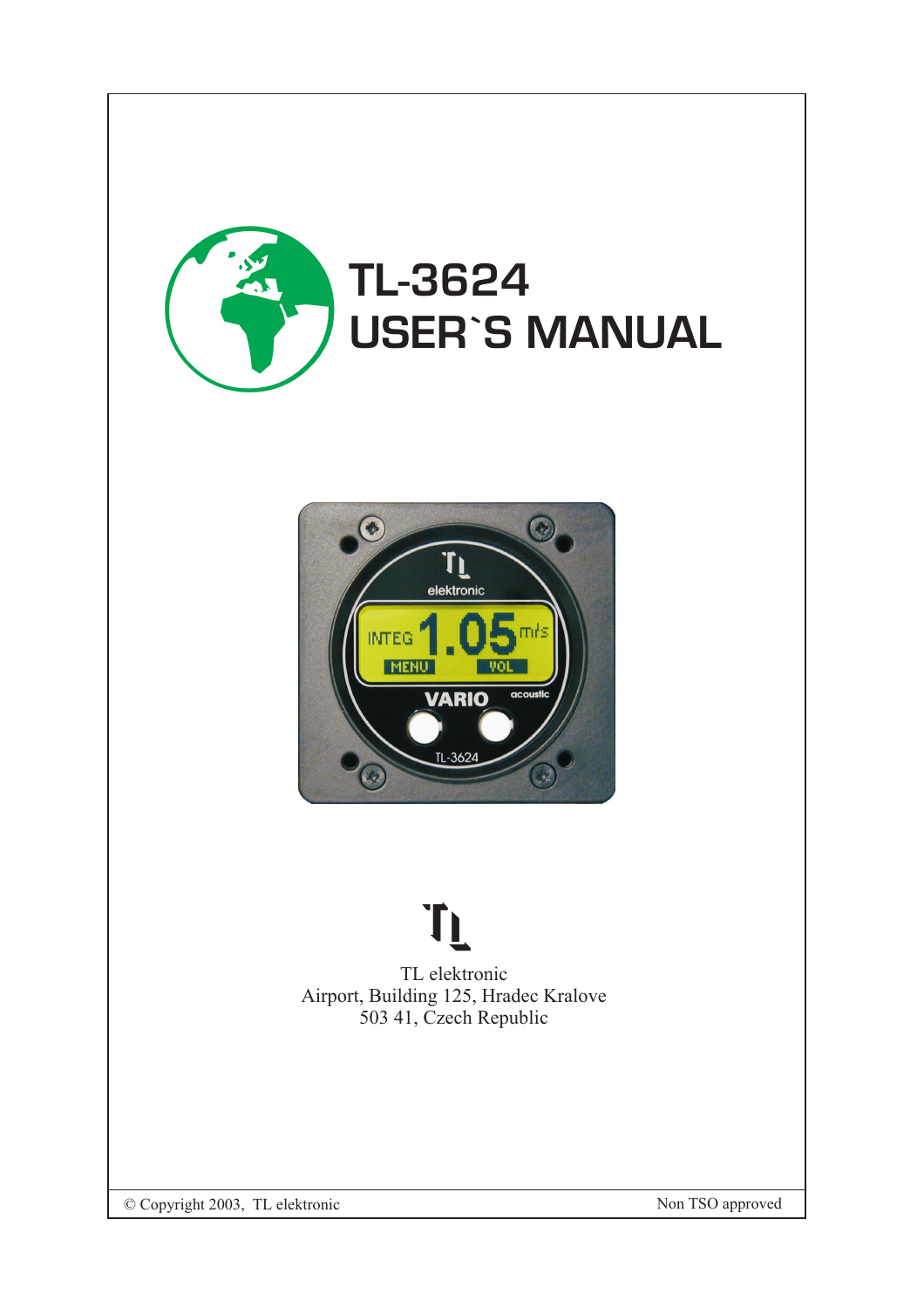© Copyright 2003 TL elektronic All Rights Reserved

 Except as expressly provided below, no part of this manual may be downloaded, transmitted, copied, reproduced, disseminated or stored in any storage medium, for any purpose without the express prior written consent of the TL elektronic company. Questions about the technical information address TL elektronic. Other information about sale, distribution should be directed to the our exclusive distributors (see World Distributor list on our web pages).

> *Producer address:* TL elektronic Airport, Building 125, 503 41 Hradec Kralove, Czech Republic Fax: +420 49 548 23 94 E-mail: info@tl-elektronic.com Web Site Address: www.tl-elektronic.com

## *Please send your e-mail address to customer@tl-elektronic.com for receive last information about software upgrade*

*Send your ideas to innovation@tl-elektronic.com. We will evaulate your suggestion and will provide an update.*

| <b>Revision</b> | <b>Revision</b><br>date | <b>Description</b>     | ECO# | <b>Insertion</b><br>date | <b>By</b> |
|-----------------|-------------------------|------------------------|------|--------------------------|-----------|
| Α               | 1/6/03                  | <b>Initial Release</b> |      |                          |           |
|                 |                         |                        |      |                          |           |
|                 |                         |                        |      |                          |           |
|                 |                         |                        |      |                          |           |

## **Record of revision**

Window is registered trademark of Microsoft Corporation All trademarks and registered trademarks are acknowledged. SchecK® is registered trademark of TL elektronic iFamily® is registered trademark of TL elektronic sModern® is registered trademark of TL elektronic

All information in this User's manual are subject to change without prior notice